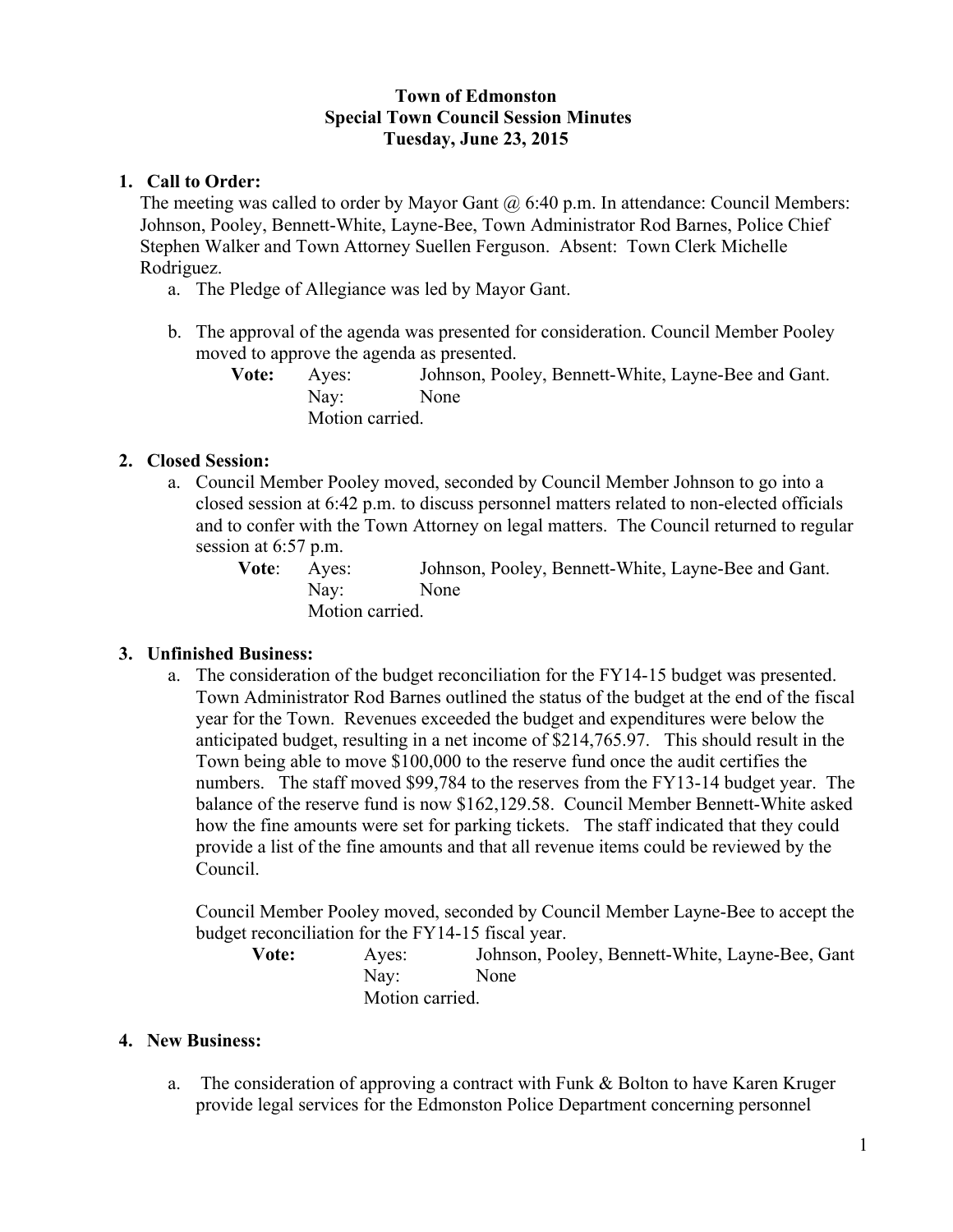matters associated with the Law Enforcement Bill of Rights was presented. Council Member Bennett-White asked what happens if we exceed the \$5,000 budgeted for legal service in the FY15-16 Police Department budget. Chief Walker indicated he would return to the Council for further approval. Council Member Layne-Bee asked if there was any insurance coverage from Legit concerning this cost. Town Attorney Suellen Ferguson indicated there was not coverage.

Council Member Pooley moved, seconded by Council Member Johnson to approve the contract with Funk & Bolton to utilize Karen Kruger's expertise when dealing with personnel matters associated with the Law Enforcement Bill of Rights.

> **Vote:** Ayes: Johnson, Pooley, Bennett-White, Layne-Bee, Gant Nay: None Motion carried.

b. The consideration of approval to authorize the Town of Edmonston to enter into a lease purchase agreement for the acquisition of a new Police Department marked vehicle from Ford Motor Credit was presented. (This is a budget item in the FY15-16 budget for \$11,589). Town Attorney Suellen Ferguson asked if this was being done off of the State contract. Chief Walker indicated that it was not, but he had followed the Town's purchasing procurement policy and obtained 3 quotes. The quote he is using is below the state contract.

Council Member Bennett-White moved, seconded by Council Member Johnson to approve the lease purchase agreement for the acquisition of a new Police Department marked vehicle from Ford Motor Credit.

> **Vote:** Ayes: Johnson, Pooley, Bennett-White, Layne-Bee, Gant Nay: None Motion carried.

c. The consideration of approval to purchase 5 body cameras for the Police Department was presented. (This is a budget item in the FY15-16 budget for \$9,770).

Council Member Pooley moved, seconded by Council Member Bennett-White to purchase 5 body cameras for the Police Department included the FY15-16 budget. **Vote:** Ayes: Johnson, Pooley, Bennett-White, Layne-Bee, Gant Nay: None Motion carried.

d. The consideration of approval to purchase police pistols and holsters for the Police Department was presented. (This is a budget item in the FY15-16 budget for \$2,195).

Council Member Johnson moved, seconded by Council Member Pooley to purchase police pistols and holsters for the Police Department.

> **Vote:** Ayes: Johnson, Pooley, Bennett-White, Layne-Bee, Gant Nay: None Motion carried.

**5. Adjournment**